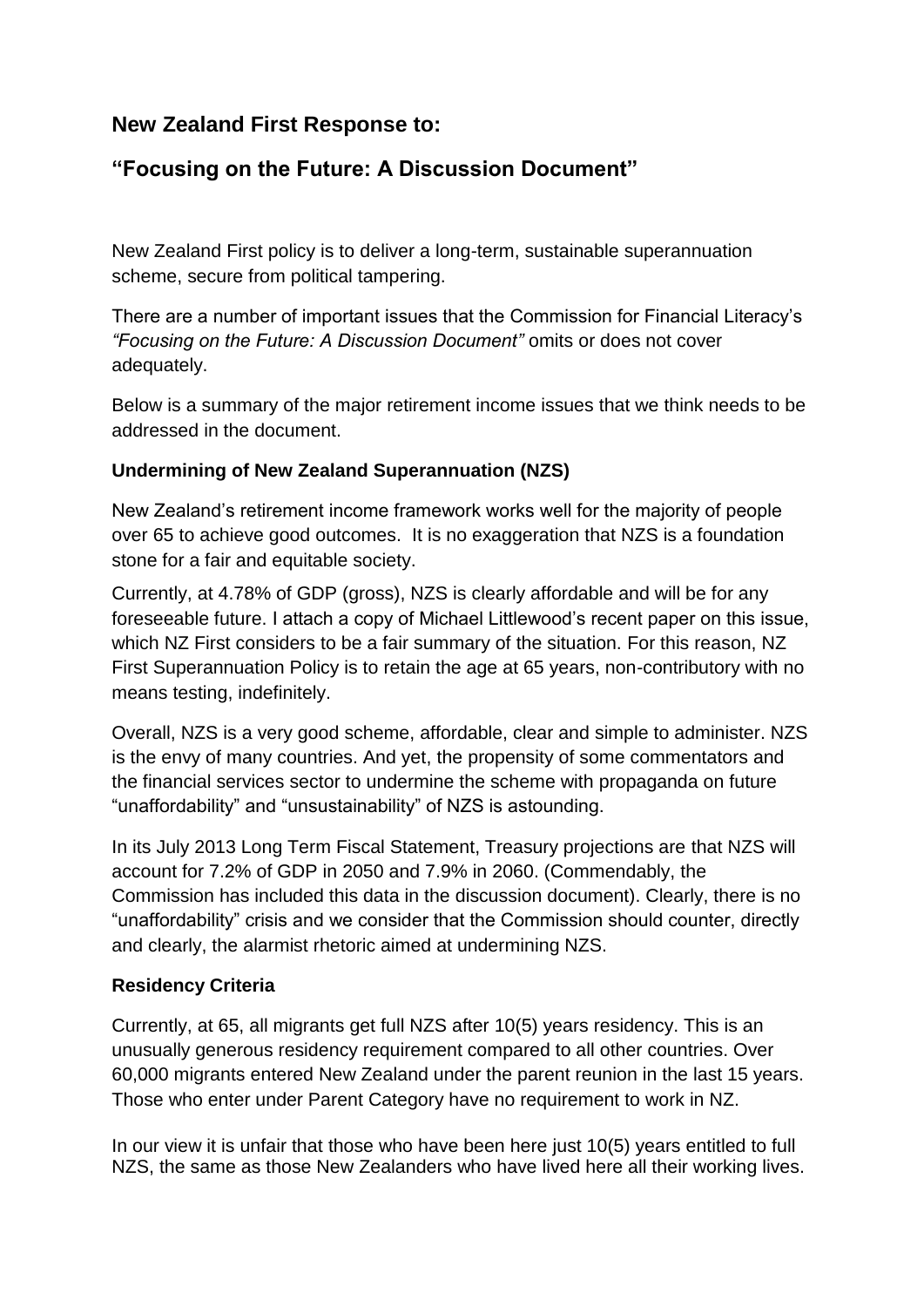We also consider this generous NZS entitlement acts as a magnet drawing in excessive numbers of migrants who then also place demands on public services such as health.

NZ First policy is pro-rata entitlement to NZS based on 45 years residence between the ages of 20 and 65 years for a full entitlement. Simply put;

residents of 10 years get 10/45<sup>th</sup> NZS residents of 25 years get 25/45<sup>th</sup> NZS residents of 35 years get 35/45<sup>th</sup> NZS

I have a private member's bill already prepared and in the ballot, for this purpose

### **Overseas Pensions**

New Zealand's overseas pensions' policy is a minefield of anomalies and inequities. Section 70 of the Social Security Act (1964) requires people who have earned an overseas state-run pension to forfeit this amount from their NZS under the Direct Deduction Policy. Usually, these state-run pensions are contributory (SAYGO) whereas NZS is PAYGO. Almost 70,000 out of 638,000 superannuitants suffer some level of deduction.

NZ First policy is to ensure all pensioners with overseas pensions retain their overseas pensions, which are no business of the NZ Government. There would then be no further need for the labyrinth of complexities and unfairness of reciprocal agreements. NZ First policy addresses the unfairness faced by "Section 70" migrants and expat Kiwis who have worked overseas, bringing back their contributory overseas pensions.

## **KiwiFund**

The general consensus is that New Zealanders need to increase their savings rate as part of its overall approach to providing adequate retirement income. In October 2013 NZ First launched KiwiFund; a new KiwiSaver scheme.

KiwiFund would be a state-run KiwiSaver provider. Savers would be able to choose between a state-run provider and existing KiwiSaver providers. KiwiFund would offer minimal fees and a guaranteed return of capital.

KiwiFund would also appeal to New Zealanders because the focus would be to invest far more in New Zealand land, assets, enterprises and infrastructure than do existing KiwiSaver providers. Patriotic New Zealanders want to see their savings invested in the development of their own country when it makes financial sense.

## **Conclusion**

It is essential that NZS gives people certainty and financial safety in their senior years. NZS is what makes the real difference for hundreds of thousands of Kiwis.